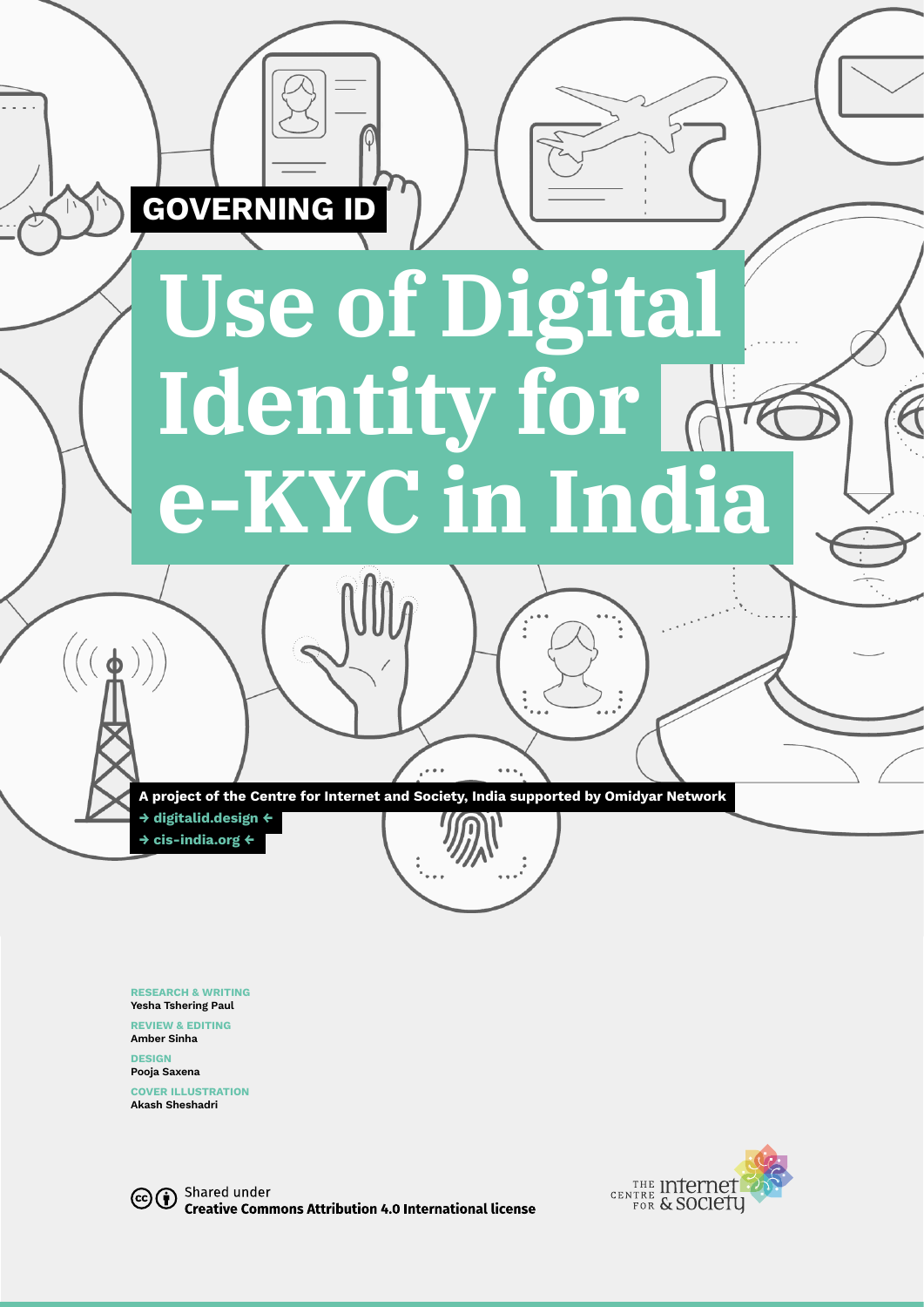# **introduction**

This is the fifth in a series of case studies, using our [evaluation framework](https://digitalid.design/evaluation-framework-02.html) for the governance of digital identity systems. These case studies, which analyse identity programmes and their uses, illustrate how our evaluation framework may be adapted to study instances of digital identity across different regions and contexts. This case study looks at the use of digital identity programmes for e-KYC in India.

Financial institutions are required by law to conduct KYC (Know Your Customer) procedures to verify the identity and other details of their clients and crack down on fraudulent transactions. This has traditionally been established by the customer submitting physical copies of their original identity and address proof, and a manual vetting of this information.

Aadhaar-based e-KYC enables the identity and address of a customer to be verified electronically via Aadhaar authentication, making the entire process paperless. The customer provides their explicit consent (by providing biometrics or OTP) for the e-KYC service to instantly generate an electronic, non-repudiable proof of identity and proof of address.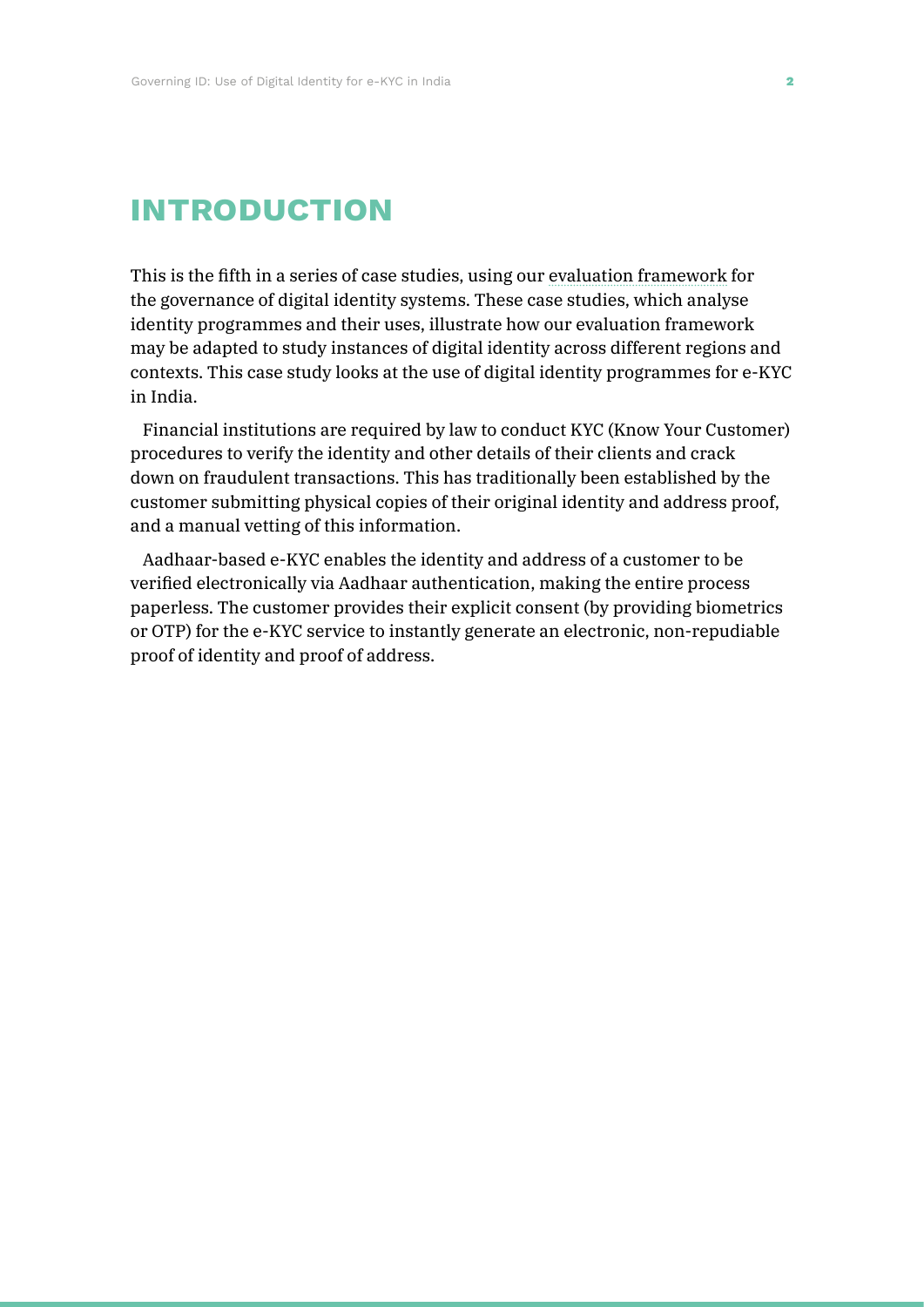# **rule of law tests**

#### **1.1 LEGISLATIVE MANDATE**

# **Is the use of digital identity system for e-KYC codified in valid law?**

When examining the law governing e-KYC in India, it is important to consider whether processes around collection, storage, use, access to and sharing of personally identifiable information ("PII") are regulated by Parliament, or whether they have been delegated to the Executive.

The Prevention of Money Laundering Act, 2002 ("PML Act") mandates that requesting entities must verify the identity of its clients <sup>1</sup> , the manner and conditions of which are are to be prescribed as per Rules made by the Central Government<sup>2</sup>. The Aadhaar and Other Laws (Amendment) Act, 2019<sup>3</sup> added a provision enabling e-KYC authentication via Aadhaar by banking entities to the PML Act.<sup>4</sup>

The Aadhaar Act, 2016 is the parent legislation primarily governing the use of Aadhaar in India. However, the Act itself does not codify the use of Aadhaar for e-KYC. The framework governing the use of Aadhaar for e-KYC is instead codified by a number of regulations issued by the Unique Identification Authority of India ("UIDAI", which derives its power as an executive body from the Aadhaar Act), as well as by the Reserve Bank of India ("RBI"), Securities and Exchange Board of India ("SEBI"), and the Ministry of Finance. For instance, the Aadhaar (Authentication) Regulations, 2016 define an "e-KYC authentication facility" as "a type of authentication facility in which the biometric information and/or OTP and Aadhaar number securely submitted with the consent of the Aadhaar number holder through a requesting entity, is matched against the data available in the CIDR, and the Authority returns a digitally signed response containing e-KYC data along with other technical details related to

4 Section 11A, PML Act.

<sup>1</sup> Section 12(1)(c), Prevention of Money Laundering Act, 2002 ["PML Act"].

<sup>2</sup> Section 73, PML Act.

<sup>3</sup> The Aadhaar and Other Laws (Amendment) Ordinance was promulgated in March 2019, and the Aadhaar and Other Laws (Amendment) Act was later passed once Parliament was in session. The constitutional validity of the Ordinance and the Act has been challenged before the Supreme Court of India in *S.G. Vombatkere v. Union of India*.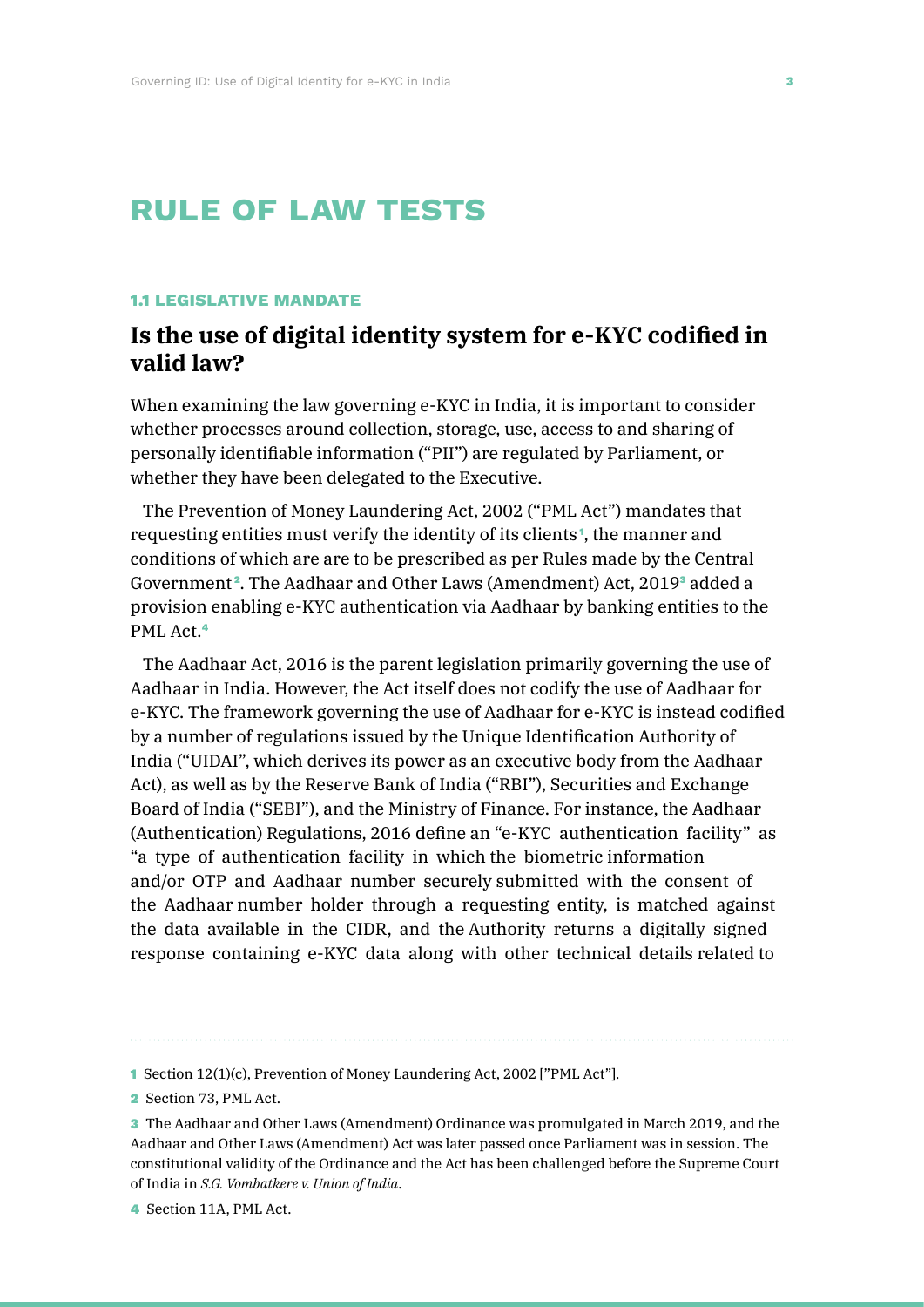the authentication transaction".5 Procedures for identification, authentication, actors, and storage of information are also similarly delegated to the Executive, potentially amounting to excessive delegation.

In a 2013 notification addressed to all recognized stock exchanges, stockbrokers through recognized stock exchanges, depository participants through depositories, Association of Mutual Funds in India, mutual funds through AMFI, Portfolio Managers, KYC Registration Agencies, Alternative Investment Funds, Collective Investment Schemes and Custodians, SEBI originally allowed e-KYC as a valid form of KYC.<sup>6</sup> SEBI exercised its powers under Section  $11(1)$  of the Securities and Exchange Board of India Act, 1992 to protect the interests of investors in securities and to promote the development of, and to regulate the securities markets.<sup>7</sup>

There have been a number of amendments to the executive and legislative framework regulating e-KYC since 2019. The Aadhaar Act was amended via the the Aadhaar and Other Laws (Amendment) Act, 2019 to allow an Aadhaar holder to voluntarily use their Aadhaar number in electronic form for authentication<sup>9</sup>, in addition to "an entity" being permitted to perform authentication if it is compliant with standards of privacy and security specified by regulations, or is permitted to offer authentication services by any other law, or seeks authentication for purposes prescribed by the government.9 A series of amendments to the Prevention of Money-laundering (Maintenance of Records) Rules, 2005 ("PML Rules")<sup>10</sup> and the RBI Master Direction on KYC Norms, added new provisions for authentication via e-KYC.<sup>11</sup> The central government has authorised the Central Registry of Securitisation Asset Reconstruction and Security Interest of India (set up under Section 20(1) of the Securitisation and Reconstruction of Financial

5 Regulation 2(1)(j), Aadhaar (Authentication) Regulations, 2016.

- 6 SEBI Circular No. CIR/MIRSD/09/2013.
- 7 SEBI Circular No. CIR/MIRSD/09/2013.
- 8 Section 4(3), The Aadhaar (Targeted Delivery of Financial and other Subsidies, Benefits and Services) Act, 2016 ["Aadhaar Act"].
- **9** Section 4(4), Aadhaar Act.
- 10 Prevention of Money-laundering (Maintenance of Records) Third Amendment Rules, 2019, Prevention of Money-laundering (Maintenance of Records) Fifth Amendment Rules, 2019.
- 11 RBI Master Direction, Know Your Customer (KYC) Direction, 2016 ["RBI Master Direction"].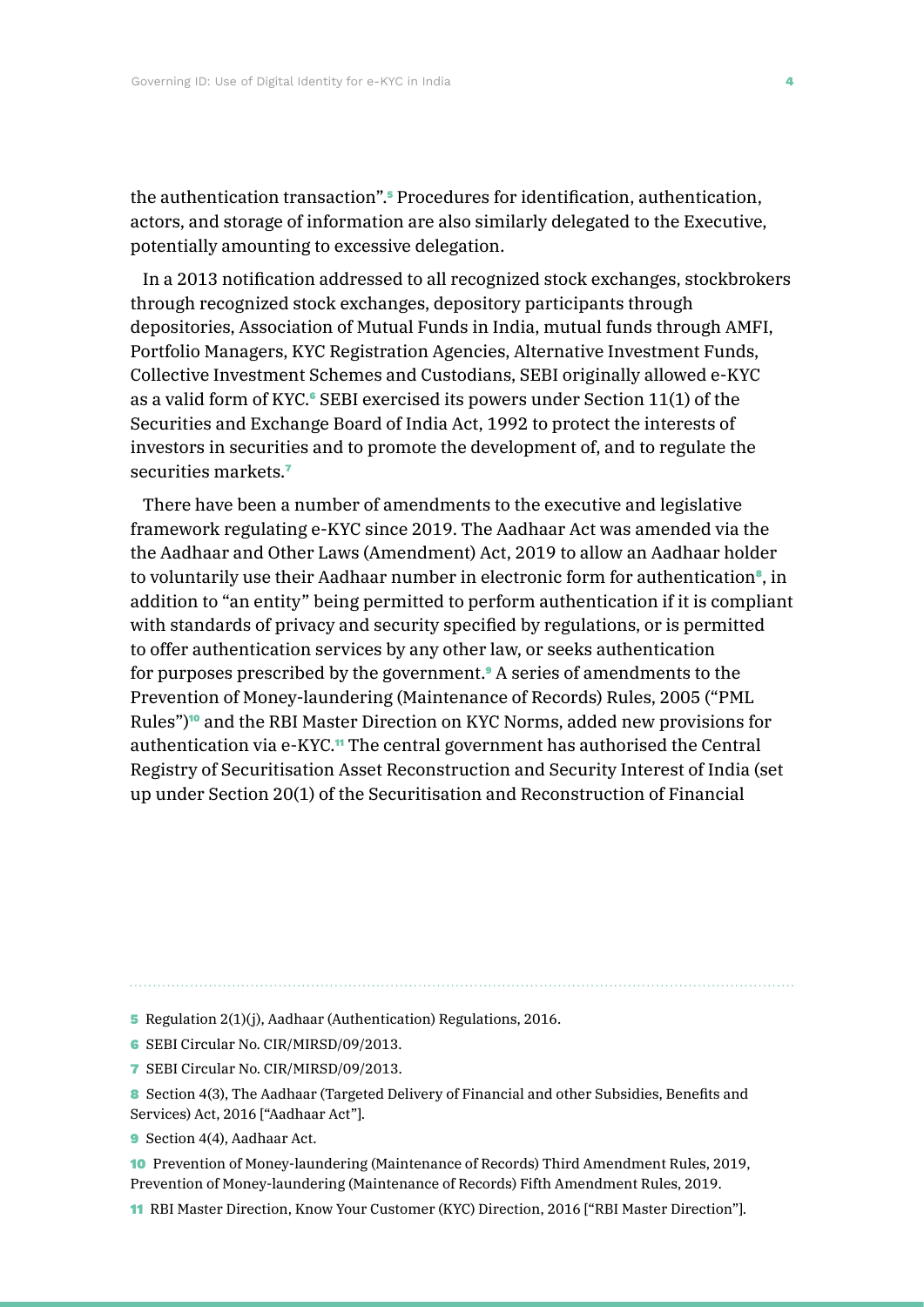Assets and Enforcement of Security Interest Act, 2002) to perform the functions of the Central KYC Records Registry.<sup>12</sup>

**Thus the framework governing the use of e-KYC in India is primarily made up of delegated legislation.**

#### **1.2 LEGITIMATE AIM**

### **Does the law have a legitimate aim?**

The use of e-KYC must correspond to a legitimate aim in the law governing it. This legitimate aim should not operate in a manner that discriminates on the basis of race, colour, sex, language, religion, political or other opinion, national or social origin, property, birth or other status. The PML Act aims to "prevent moneylaundering and to provide for confiscation of property derived from, or involved in, money-laundering and for matters connected therewith or incidental thereto." In addition, the Aadhaar Act, which governs digital identity in India, states its primary purpose as providing for, "as a good governance, efficient, transparent, and targeted delivery of subsidies, benefits and services".

**These objectives qualify as a legitimate aim.**

### **1.3 DEFINING ACTORS AND PURPOSES**

### **Does the law clearly define all the actors and purposes involved in e-KYC?**

Section 4(4) of the Aadhaar Act permits "an entity" to perform authentication if it is compliant with standards of privacy and security specified by regulations, or is permitted to offer authentication services by any other law, or seeks authentication for purposes prescribed by the government. The Act does not define who may ask for authentication, and the UIDAI is tasked with determining

12 Notification 3183(E), Ministry of Finance, November 26, 2015.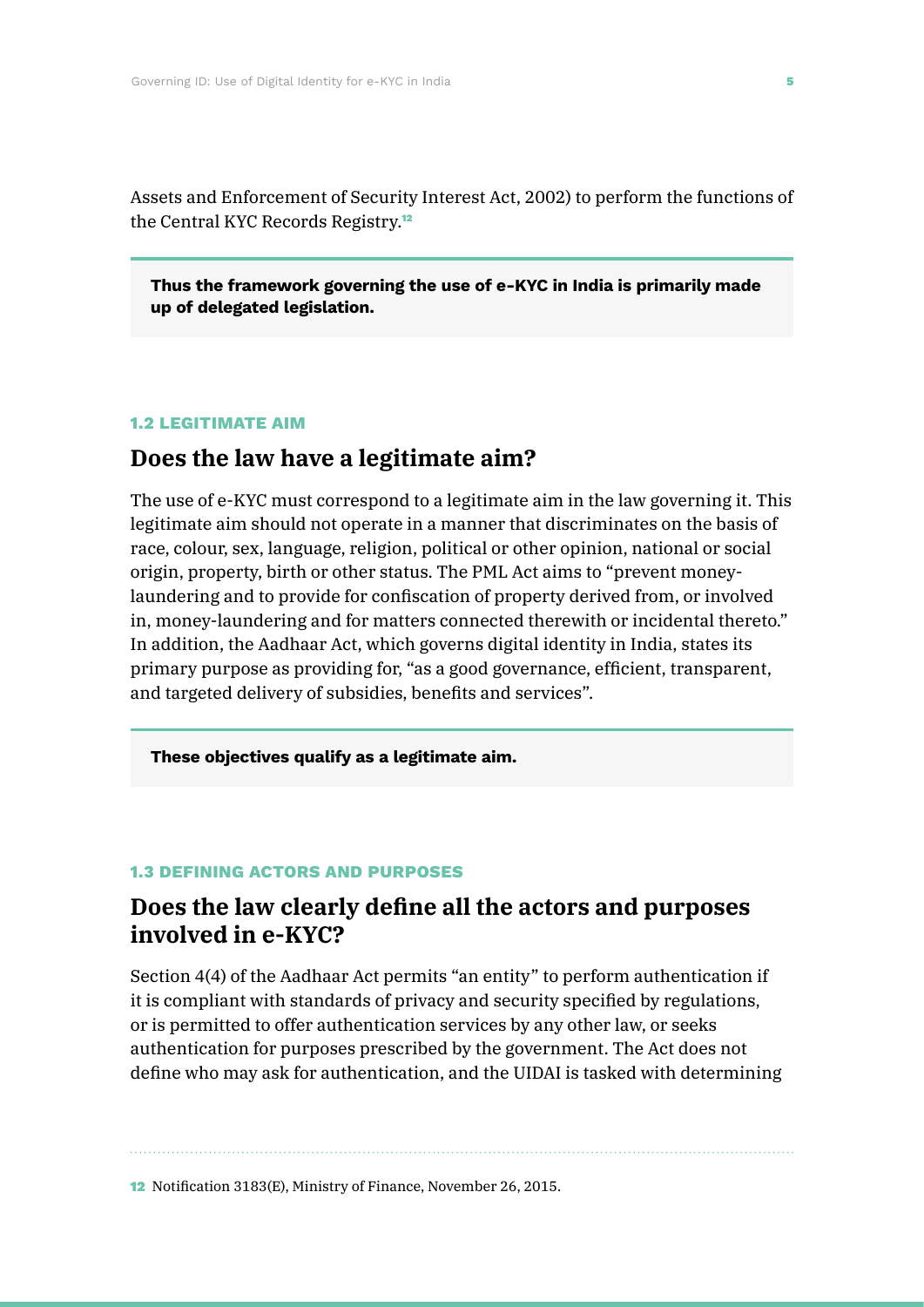who will manage the CIDR.<sup>13</sup> The Aadhaar (Authentication) Regulations define a requesting entity as "an agency or person that submits the Aadhaar number, and demographic information or biometric information, of an individual to the CIDR for authentication".14 An e-KYC User Agency ("KUA") is defined as a requesting entity which...uses e-KYC authentication facility provided by the UIDAI.<sup>15</sup>

The PML Act defines a reporting entity as "a banking company, financial institution, intermediary or a person carrying on a designated business or profession." <sup>16</sup> Banking companies are the only reporting entities allowed to conduct Aadhaar-based authentication<sup>17</sup>, however, the Central Government may allow a reporting entity other than a banking company to perform authentication via Aadhaar if it is satisfied that the company complies with privacy and security standards under the Aadhaar Act, and it is considered necessary and expedient to do so.<sup>18</sup>

The Department of Revenue, Ministry of Finance issued a 2019 circular on the procedure for processing of applications under Section 11A of the PML Act for Aadhaar authentication services by entities other than banking companies. It states that the Central Government may permit a reporting entity to carry out authentication using e-KYC if it is satisfied with the recommendations of the appropriate regulator and the UIDAI, if the reporting entity complies with the privacy and security standards under the Aadhaar Act, and if it is necessary and expedient to do so.<sup>19</sup>

- 16 Section 2(wa), PML Act.
- **17** Section 11A(1)(a), PML Act.
- **18** Proviso to Section 11A(1)(a), PML Act.

19 Circular on Procedure for processing of applications under Section 11A of the Prevention of Money-Laundering Act, 2002 for use of Aadhaar authentication services by entities other than Banking companies, Securities and Exchange Board of India, 2019.

**<sup>13</sup>** Section 10, Aadhaar Act.

<sup>14</sup> Section 2(1)(o), Aadhaar (Authentication) Regulations, 2016.

<sup>15</sup> Section 2(1)(l), Aadhaar (Authentication) Regulations, 2016.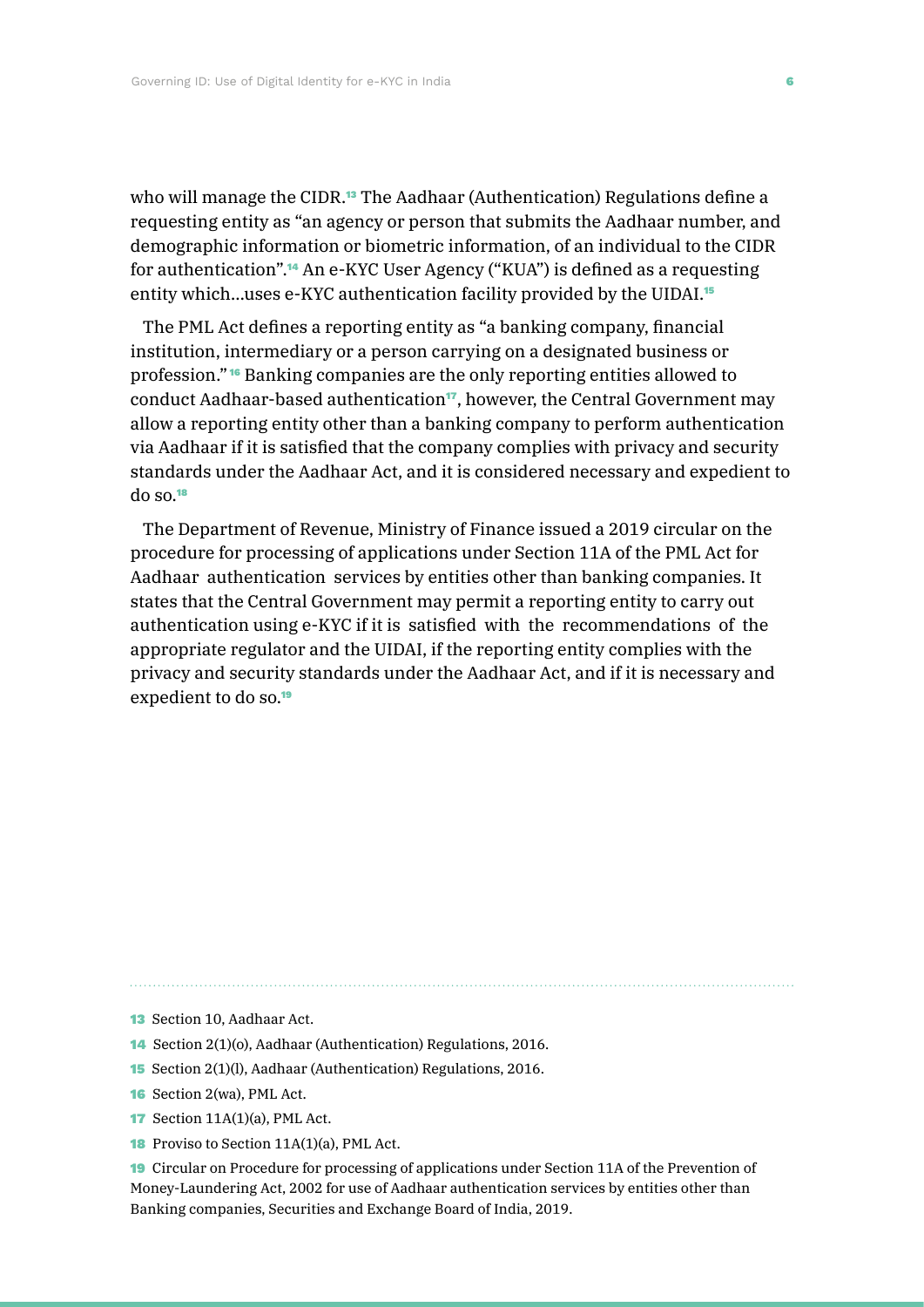The RBI Master Direction on KYC has listed the Regulated Entities that can conduct e-KYC authentication<sup>20</sup>. In addition to these entities, the Master Direction also provides that biometric-based e-KYC authentication can be carried out by bank official/ business correspondents/ business facilitators.<sup>21</sup>

**As seen above, the actors and purposes involved in e-KYC have been identified in the regulatory framework with varying degrees of specificity.**

#### **1.4 REGULATING PRIVATE ACTORS**

## **Is this use of the ID system by private actors adequately regulated?**

The use of e-KYC by private actors is regulated within the governing framework of rules and regulations, and no private entities can mandate the use of Aadhaar.

Private actors were empowered to use Aadhaar under Section 57 of the original Aadhaar Act, 2016. This Section was later read down by the Supreme Court in the *Aadhaar Judgment* to exclude individuals and body corporates from seeking authentication due to concerns that it would "enable commercial exploitation of an individual biometric and demographic information by the private entities".<sup>22</sup> The 2019 amendment<sup>23</sup> to the Aadhaar Act did away with Section 57, but circumvented the spirit of the Judgment by restoring the use of Aadhaar by private actors via other newly added sections. Section 4(4) of the Aadhaar Act now permits "an entity" to perform authentication if it is compliant with standards of privacy and security specified by regulations, or is permitted to offer

21 Explanation 2, Direction 16, RBI Master Direction.

- 22 *K.S. Puttaswamy v. Union of India*, 1 SCC 1 (2019) ["Aadhaar judgment"].
- 23 The Aadhaar (And Other Laws) Amendment Act, 2019 ["Aadhaar Amendment Act"].

<sup>20</sup> As per Direction 3(xiii) of the Master Direction on KYC, Regulated Entities can be: Scheduled Commercial Banks (SCBs)/ Regional Rural Banks (RRBs)/ Local Area Banks (LABs)/ All Primary (Urban) Co-operative Banks (UCBs) /State and Central Co-operative Banks (StCBs / CCBs) and any other entity which has been licenced under Section 22 of Banking Regulation Act, 1949, which as a group shall be referred as 'banks', All India Financial Institutions (AIFIs), All Non-Banking Finance Companies (NBFCs), Miscellaneous Non-Banking Companies (MNBCs) and Residuary Non-Banking Companies (RNBCs), All Payment System Providers (PSPs)/ System Participants (SPs) and Prepaid Payment Instrument Issuers (PPI Issuers), All authorised persons (APs) including those who are agents of Money Transfer Service Scheme (MTSS), regulated by the Regulator.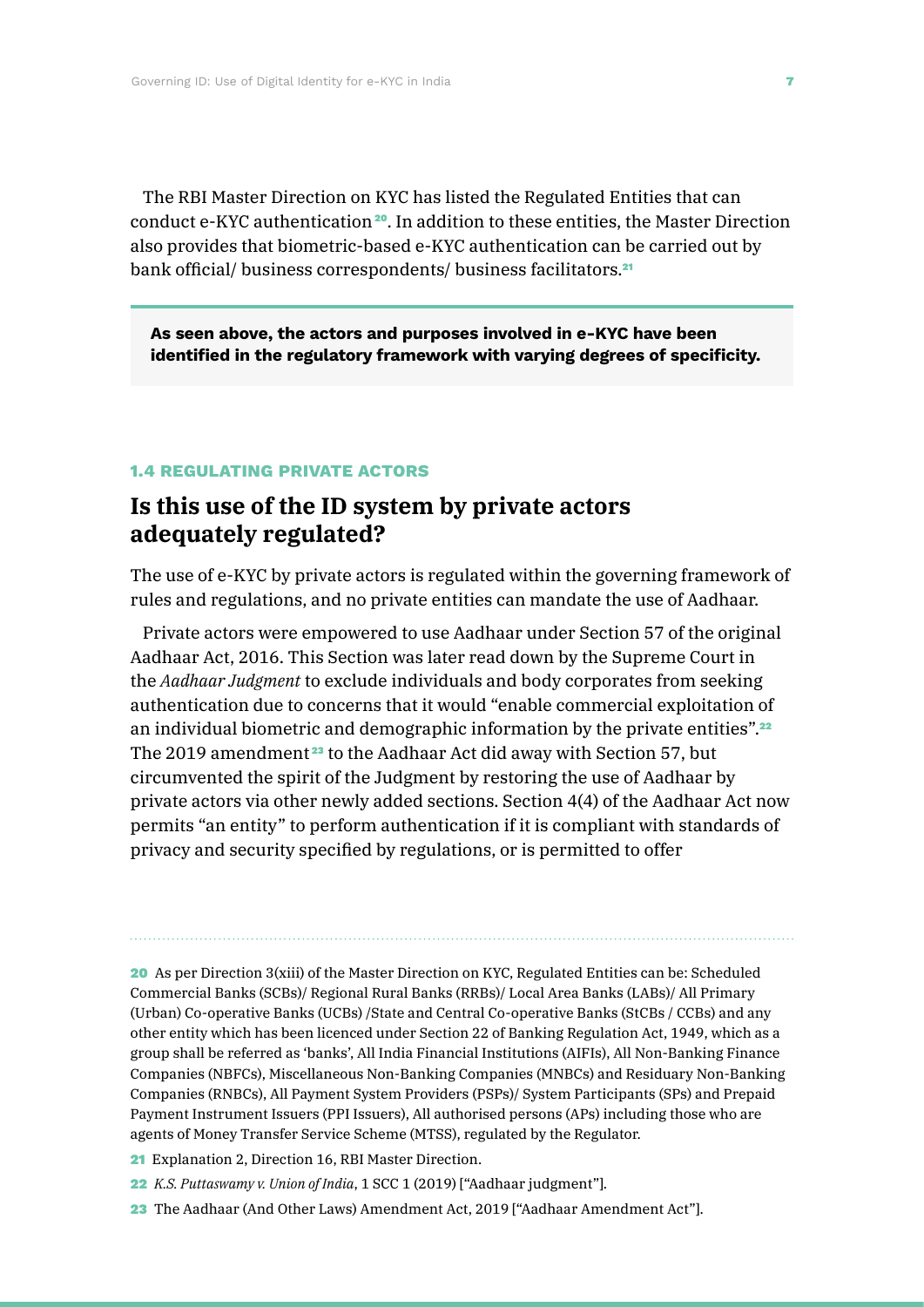authentication services by any other law, or seeks authentication for purposes prescribed by the government.

The 2019 amendment inserted Section 4(3) to the Indian Telegraph Act, 1885, which allows "any person" with a license to identify its customers via authentication or offline verification under the Aadhaar Act, in addition to other modes of identification. The amendment also added Section 11A to the Prevention of Money Laundering Act, 2002 to enable "every reporting entity" to to verify the identity of its clients and beneficial owner by authentication or offline verification under the Aadhaar Act.

The Department of Revenue, Ministry of Finance issued a 2019 circular on the procedure for processing of applications under Section 11A of the PML Act for Aadhaar authentication services by entities other than Banking companies. It states that the Central Government may permit a reporting entity to carry out authentication using e-KYC if it is satisfied with the recommendations of the appropriate regulator and the UIDAI, if the reporting entity complies with the privacy and security standards under the Aadhaar Act, and if it is necessary and expedient to do so.<sup>24</sup> This circular thus enables private entities in the securities market to undertake e-KYC.<sup>25</sup> As per a subsequent circular, these entities will be registered with the UIDAI as KYC user agencies ("KUAs") and shall allow all SEBI registered intermediaries/ mutual fund distributors to undertake e-KYC of their clients through them.26 The circular also details the the processes by which KUAs and sub-KUAs can adopt e-KYC for resident investors in the securities market.<sup>27</sup>

### **As seen above, there is regulation of private actors using digital ID for e-KYC.**

24 The circular states that applications by the concerned entities under Section 11A of the PML Act shall be filed before the appropriate regulator, who will scrutinise and recommend certain applications to the UIDAI. The UIDAI shall in turn recommend certain applications to the Department of Revenue for notification under Section 11A of the PML Act. If the Central Government is satisfied with the recommendations and the applicant fulfils all the conditions under Section 11A, it may permit the applicant to perform authentication under Section 11A(1)(a). This notification can be withdrawn at any point after issuing, on the basis of a report by the UIDAI or the regulator that the reporting entity no longer fulfils the requirements for performing authentication.

25 Circular on Procedure for processing of applications under Section 11A of the Prevention of Money-Laundering Act, 2002 for use of Aadhaar authentication services by entities other than Banking companies, SEBI, 2019.

26 Circular on e-KYC Authentication facility under section 11A of the Prevention of Money Laundering Act, 2002 by Entities in the securities market for Resident Investors, SEBI, 2019.

27 Circular on e-KYC Authentication facility under section 11A of the Prevention of Money Laundering Act, 2002 by Entities in the securities market for Resident Investors, SEBI, 2019.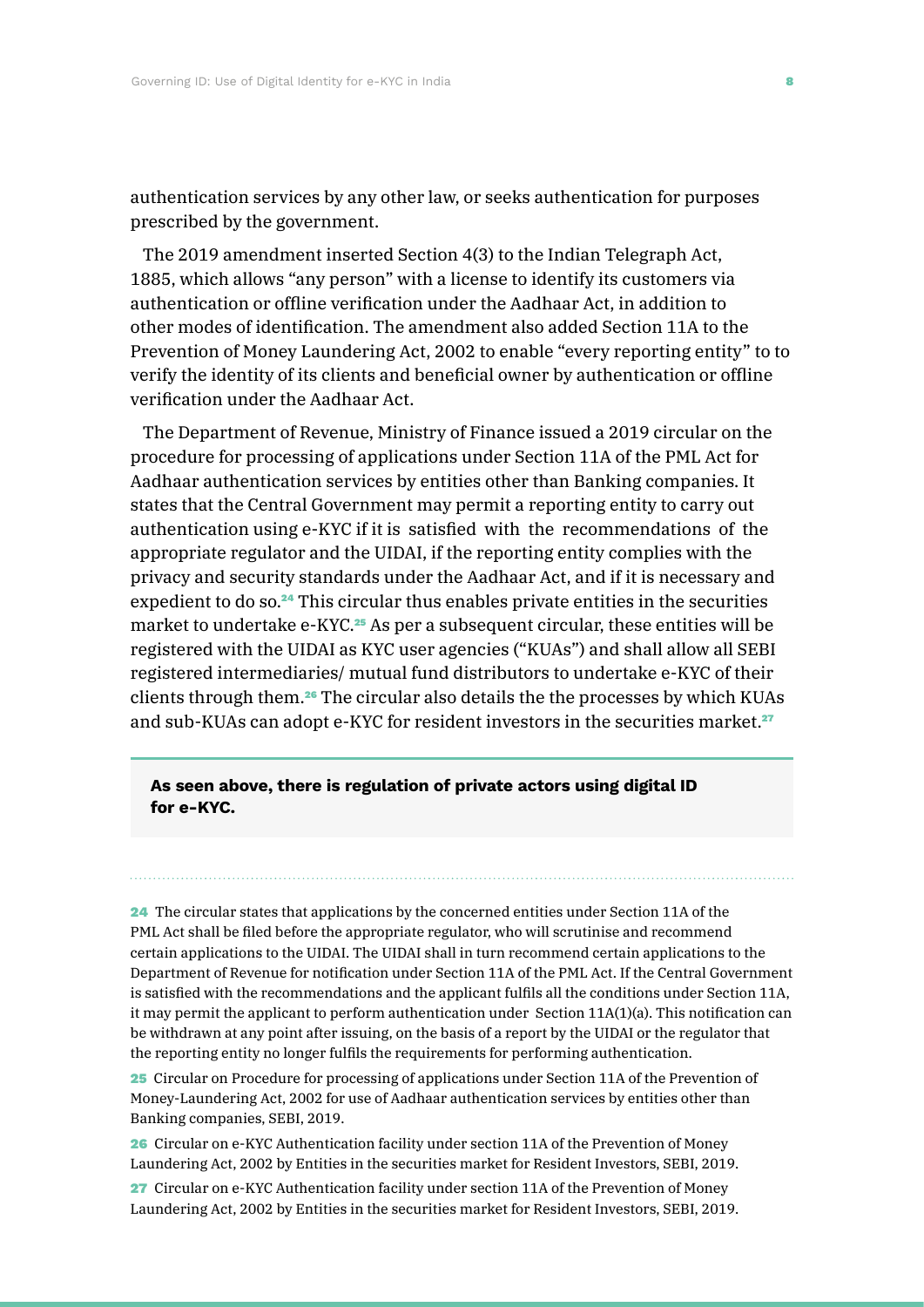#### **1.5 DATA SPECIFICATION**

### **Does the law clearly define the nature of data that will be collected?**

The Aadhaar Act provides a fairly exhaustive list of data that will be collected. Section 3(1) states that a resident shall enroll by submitting their demographic and biometric information. As per the Act, demographic information includes name, date of birth, address and other relevant information as may be specified to issue an Aadhaar number. The Act specifically excludes race, religion, caste, tribe, ethnicity, language, records of entitlement, income or medical history from this category.28 Biometric information here includes photograph, fingerprint, iris scan or other biological attributes that may be specified.29 Core biometric information means fingerprint, iris scan, or other biological attributes as may be specified.<sup>30</sup>

**These provisions allow the scope of these categories to be expanded by the executive authority via regulations, which could result in new categories of data being collected without sufficient legislative oversight.**

The provision for demographic information guards against this by specifically listing the categories of data that cannot be collected. The Aadhaar (Authentication) Regulations, 2016 define e-KYC data as meaning demographic information and photograph of an Aadhaar number holder. This will include name, address, date of birth, gender, photograph, mobile number, and e-mail ID (if available).

28 Section 2(k), Aadhaar Act.

<sup>29</sup> Section 2(g), Aadhaar Act.

<sup>30</sup> Section 2(j), Aadhaar Act.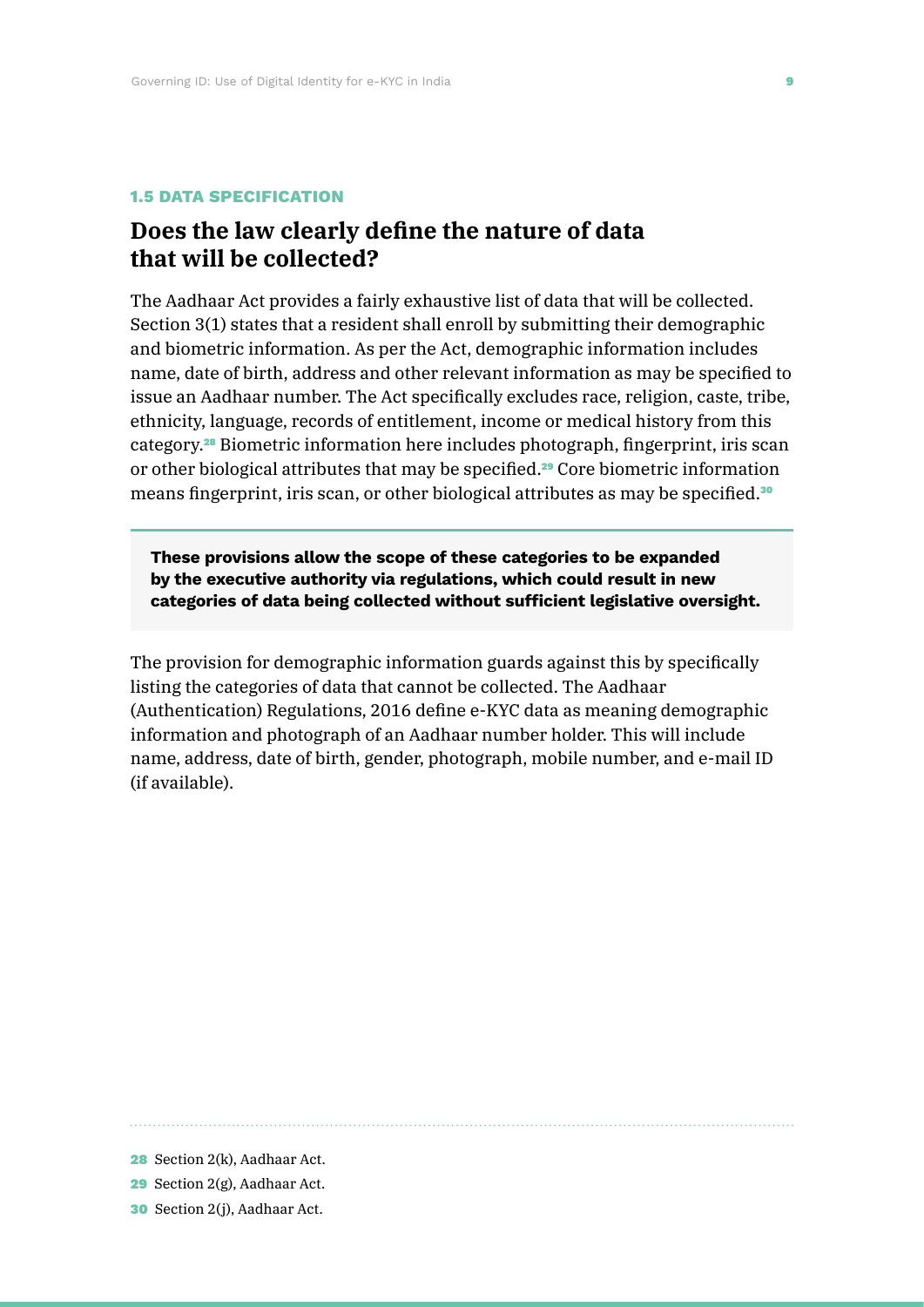#### **1.6 USER NOTIFICATION**

## **Does the ID system provide adequate user notification mechanisms for this use case?**

**The law does not explicitly provide for user notification mechanisms for authentication.** 

However e-KYC requires the explicit consent of the user and is carried out voluntarily.

#### **1.7 USER RIGHTS**

## **Do individuals have rights to access, confirmation, correction and opt out?**

Aadhaar holders have the right to access and correct/ update their demographic and biometric information stored in the Central Identities Data Repository ("CIDR").31 The RBI Master Direction on KYC also allows customers to provide a current address different to that stored in the CIDR, which they may do by submitting a self-declaration to that effect.<sup>32</sup> In addition, e-KYC via Aadhaar is not mandatory, and users can choose to verify their identities through other means.

**Most of the user rights are provided to individuals while using e-KYC.**

31 Section 31, Aadhaar Act; Regulation 14 and 16, Aadhaar (Enrollment) Regulations, 2016.

32 Proviso (i) to Direction 16(a), RBI Master Direction.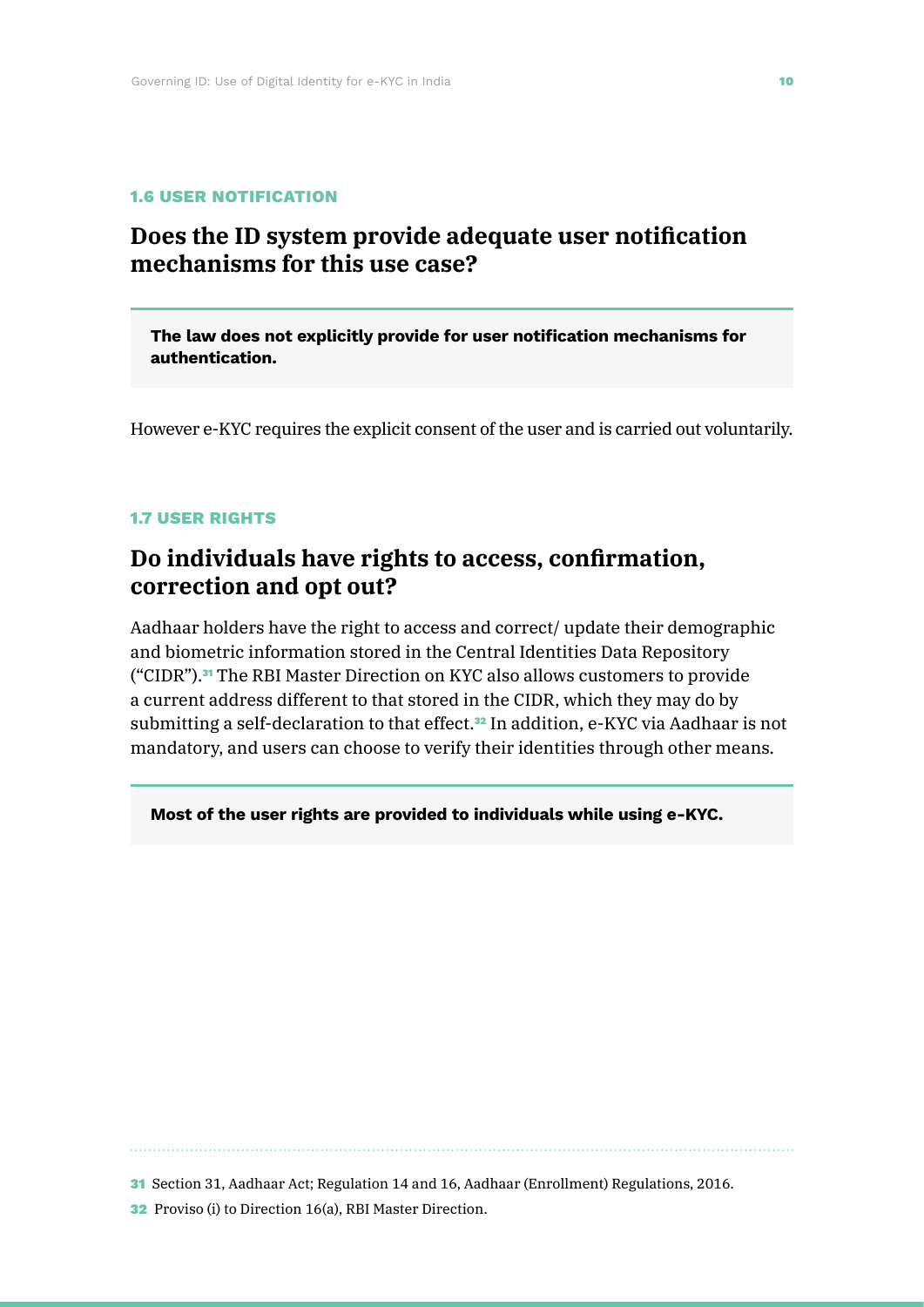#### **1.8 REDRESSAL MECHANISMS**

# **Are there adequate civil and criminal redressal mechanisms in place to deal with violations of their rights arising from the process of e-KYC?**

**While there are redressal mechanisms under the Aadhaar Act, we did not come across any specific redressals that citizens have access to arising from the failure of e-KYC.**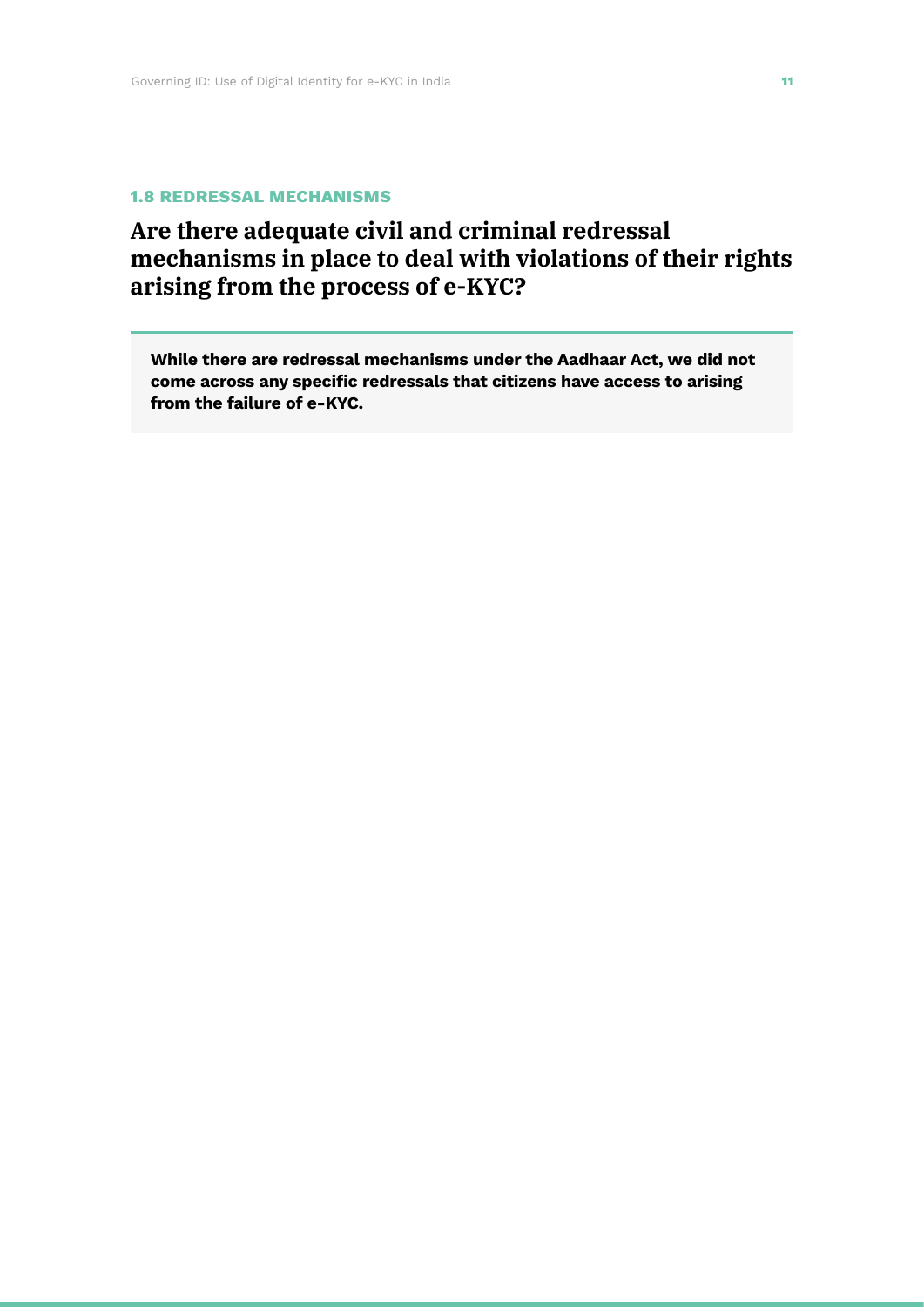# **rights based tests**

### **2.1 DATA MINIMISATION**

**Are principles of data minimisation followed in the collection, use, and retention of personal data for this use case?** 

**Data minimisation principles are followed to some extent in the use of e-KYC.**

The scope of the data has been clearly defined, and the use of e-KYC has been limited to only KYC purposes.

The PML Act explicitly states that for identification of a client of beneficial owner, authentication or offline verification, neither his core biometric information or Aadhaar number shall be stored<sup>33</sup>. KUAs/ sub-KUAs have been prohibited from storing Aadhaar numbers in their databases for any purposes, and only the full Aadhaar number cannot be stored or displayed anywhere in the system and only the last 4 digits of the Aadhaar number may be displayed wherever required.<sup>34</sup> The Aadhaar (Authentication) Regulations also mandate that a requesting entity cannot store, publish or share core biometric information for any purpose, or keep a copy of this information.<sup>35</sup>

However, the Aadhaar (Authentication) Regulations allow a KUA to store, with consent of the Aadhaar number holder, e-KYC data of an Aadhaar number holder, received upon e-KYC authentication, in encrypted form and subsequently share the e-KYC data with any other agency, for a specified purpose, upon obtaining separate consent for every such sharing from the Aadhaar number holder for that purpose.36 If the Aadhaar number holder revokes their consent, the KUA shall delete any e-KYC data and not share it further.<sup>37</sup>

- 34 Circular on e-KYC Authentication facility under section 11A of the Prevention of Money Laundering Act, 2002 by Entities in the securities market for Resident Investors, SEBI, 2019.
- 35 Regulation 17(1)(a), Aadhaar (Authentication) Regulations, 2016.
- 36 Regulation 16(3), Aadhaar (Authentication) Regulations, 2016.
- 37 Regulation 16(5), Aadhaar (Authentication) Regulations, 2016.

<sup>33</sup> Proviso (4) to Section 11A, PML Act.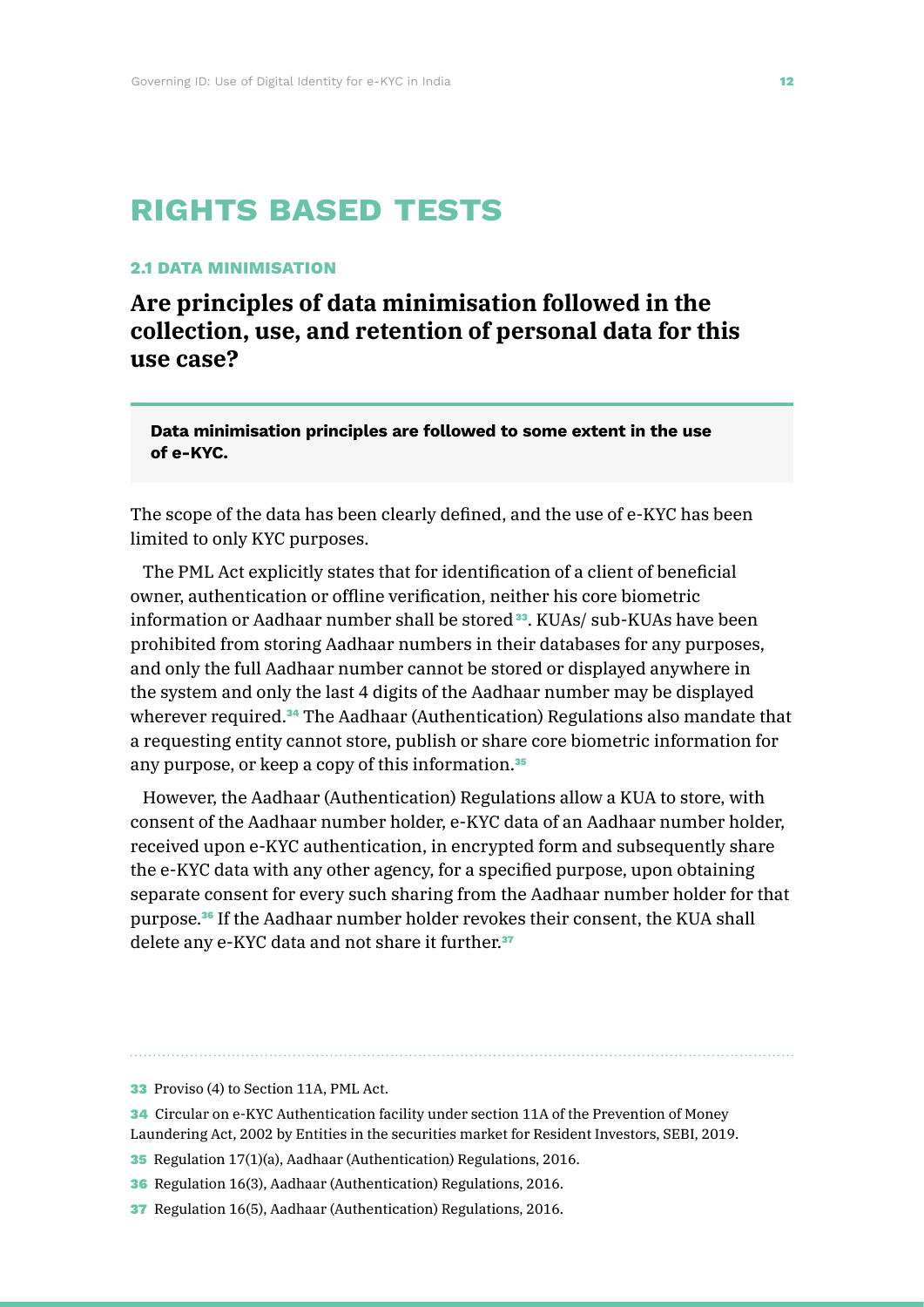KYC records are stored digitally in a Central KYC Records Registry, which is defined under Rule 2(1) of the PML Rules, to receive, store, safeguard and retrieve a customer's KYC records. The PML (Maintenance of Records) Rules mandate that KYC records are to be stored for a period of ten years from the date of cessation of transactions between the client and the reporting entity. However, it is not explicitly mandated that this data must be deleted after ten years.<sup>38</sup>

#### **2.2 ACCESS TO DATA**

# **Does the law specify access that various private and public actors have to personal data in this use case?**

KYC records are stored in a Central KYC registry for a period of ten years from the date of cessation of transactions between the client and the reporting entity.39 The Registry can be accessed by institutions registered/ authorised under the PML Act and other rules.<sup>40</sup>

Under the Indian Telegraph Act, "any person" with a license may use e-KYC for authentication. The PML Act allows "every reporting entity" to verify the identity of its clients and beneficial owner by authentication or offline verification under the Aadhaar Act. As per a 2019 circular issued by the Department of Revenue, Ministry of Finance, entities other than banking companies may also carry out e-KYC if they comply with certain requirements. This notification thus regulates private entities in the securities market to undertake e-KYC.41 As per a subsequent circular, these entities will be registered with the UIDAI as KUAs and shall allow all SEBI registered intermediaries/ mutual fund distributors to undertake e-KYC of their clients through them.42 This circular also details the the processes by which KUAs and sub-KUAs can adopt e-KYC for resident investors in the

- 38 PML (Maintenance of Records) Rules, 2005.
- 39 PML (Maintenance of Records) Rules, 2005.
- 40 Guideline IV(a), Central KYC Registry Operating Guidelines, 2016.

42 Circular on e-KYC Authentication facility under section 11A of the Prevention of Money Laundering Act, 2002 by Entities in the securities market for Resident Investors, SEBI, 2019.

<sup>41</sup> Circular on Procedure for processing of applications under Section 11A of the Prevention of Money-Laundering Act, 2002 for use of Aadhaar authentication services by entities other than Banking companies, SEBI, 2019.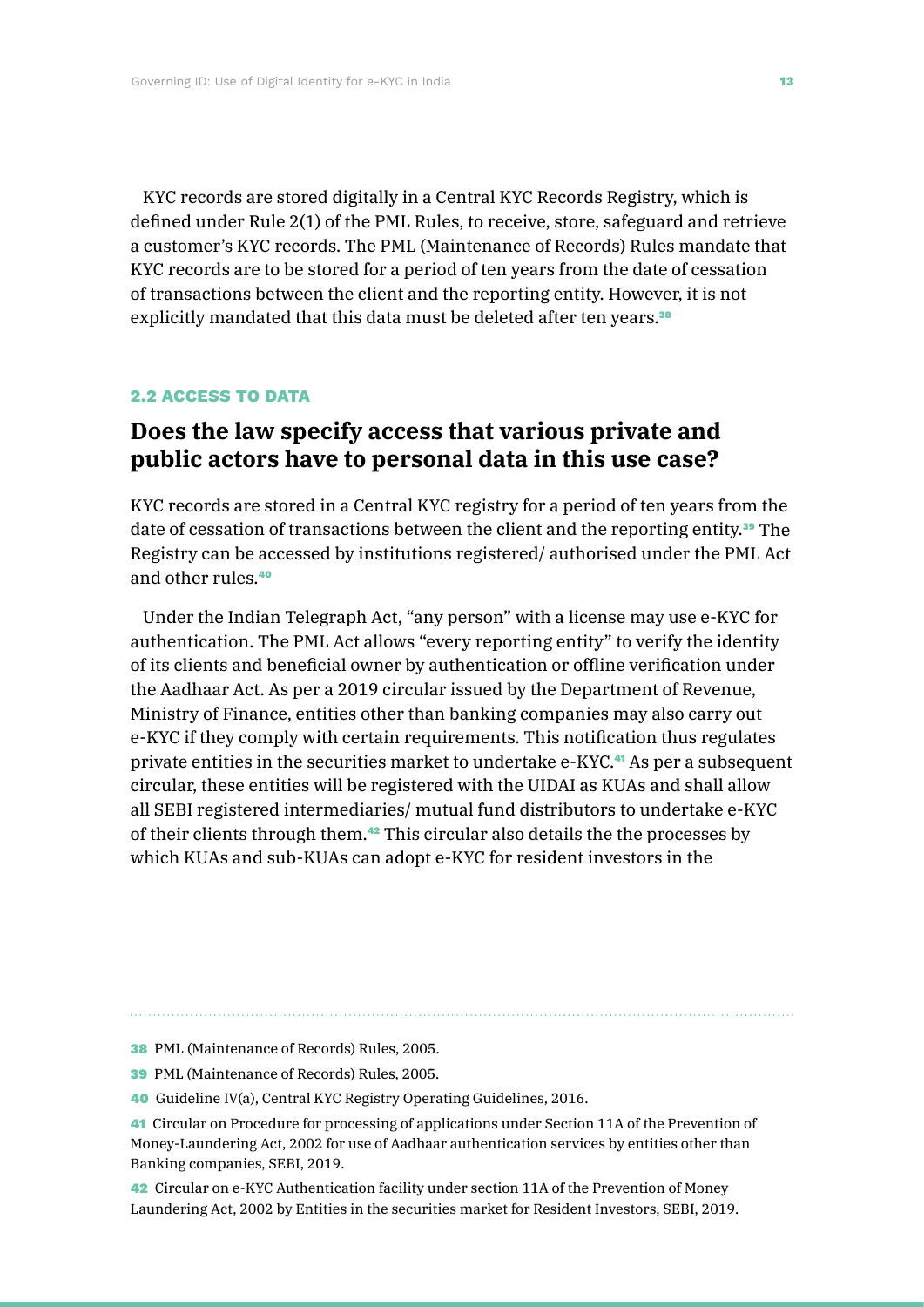securities market.<sup>43</sup> KUAs shall maintain auditable logs of all such transactions where e-KYC data has been shared with sub-KUA, for a period specified by the Authority.<sup>44</sup>

**There is adequate regulation of access to data collected for the purposes of e-KYC using digital ID.**

### **2.3 MANDATORY LISE AND EXCLUSIONS**

## **Does the use of digital identity in e-KYC lead to exclusionary impacts?**

**Since e-KYC is not mandatory and there exist alternative forms of authentication, it does not necessarily lead to exclusionary impacts due to failures.** 

43 Circular on e-KYC Authentication facility under section 11A of the Prevention of Money Laundering Act, 2002 by Entities in the securities market for Resident Investors, SEBI, 2019.

44 Circular on e-KYC Authentication facility under section 11A of the Prevention of Money Laundering Act, 2002 by Entities in the securities market for Resident Investors, SEBI, 2019.